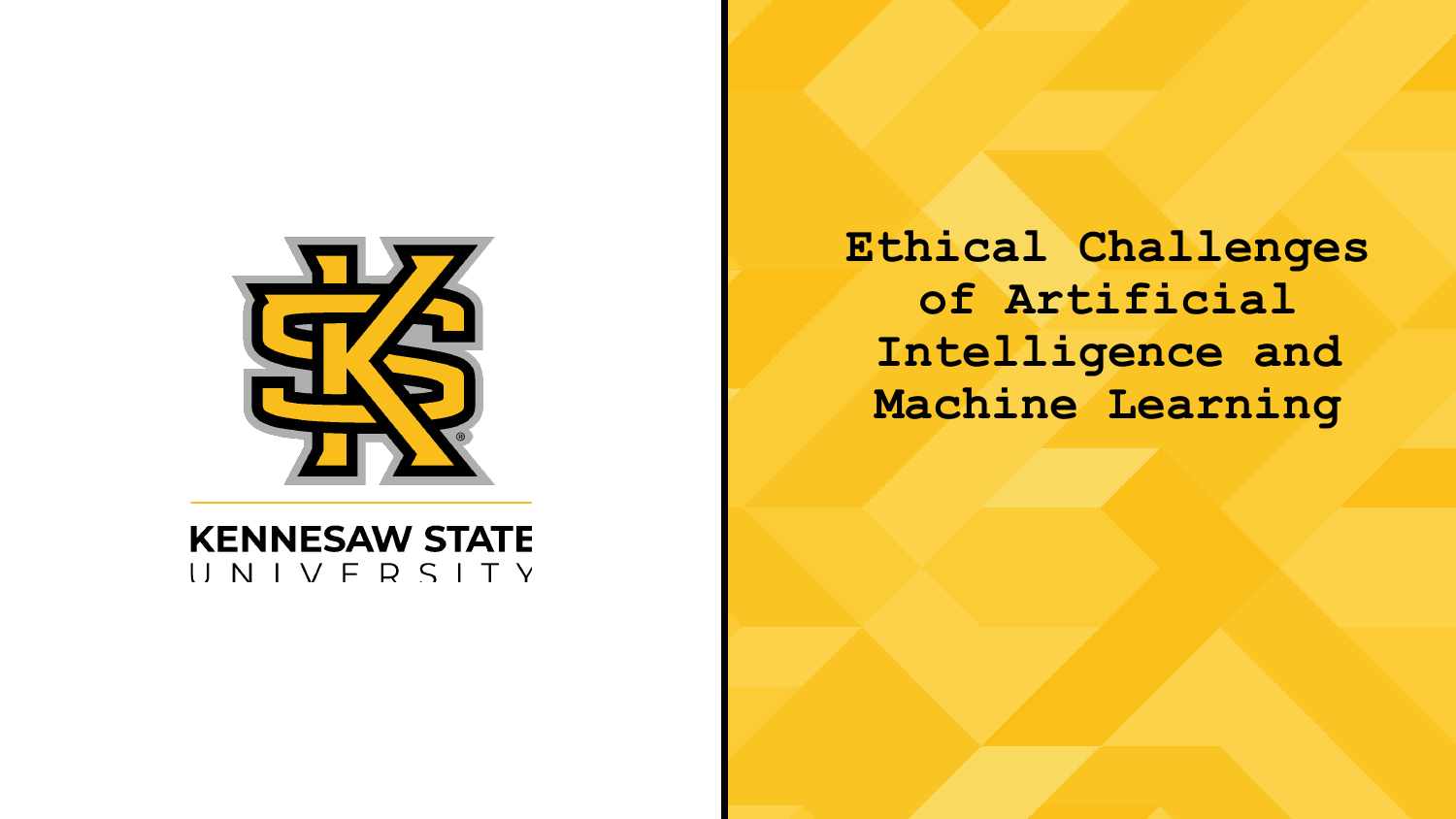- To investigate the contributing factors and cases surrounding Artificial Intelligence and Machine Learning
- Asking the question, *Is it Ethical?*
- By overviewing the broad ethical topics addressed by the Association for Computing Machinery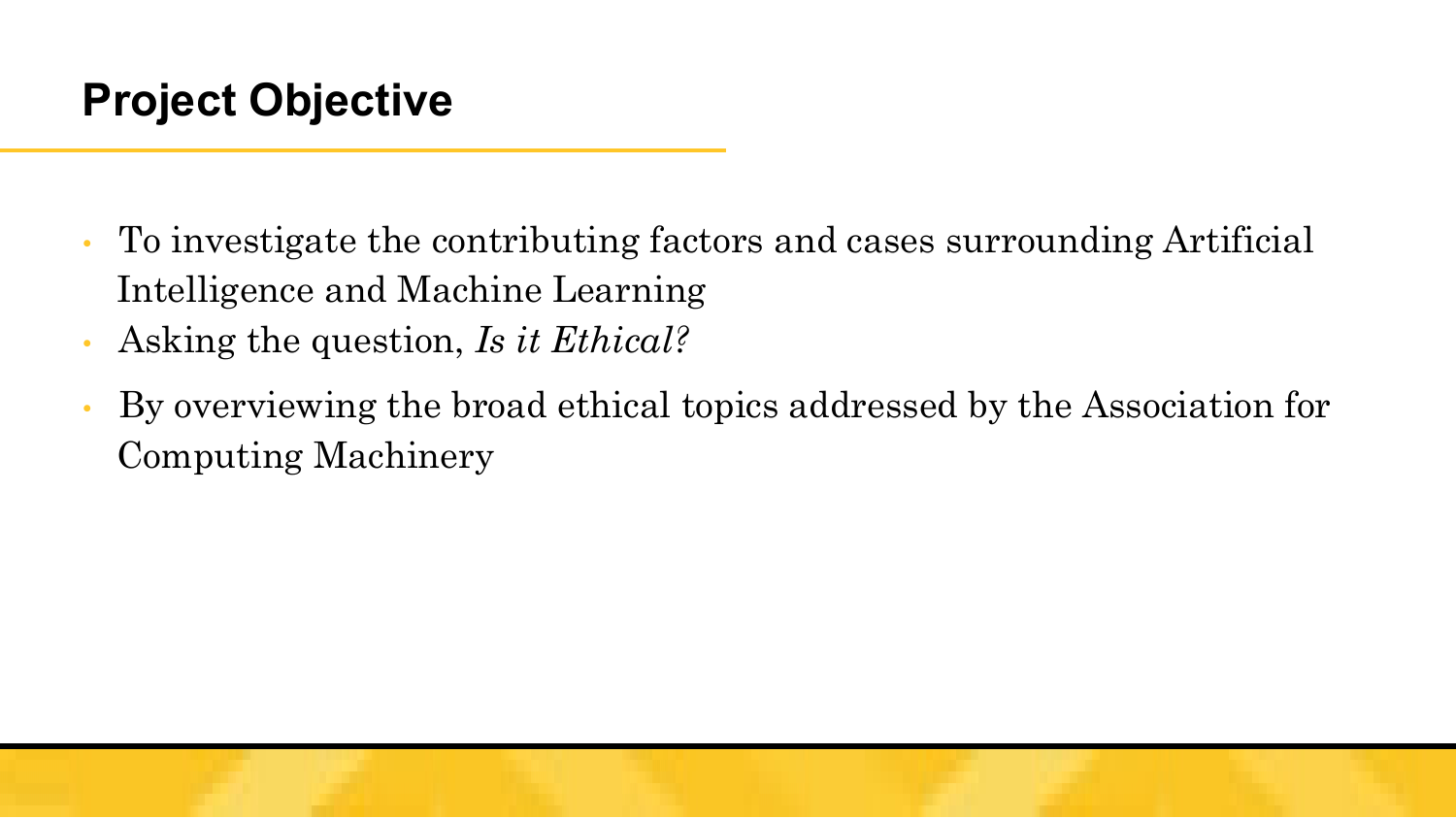### **Introduction**

- We are bringing attention to past events of ethical dilemmas involving A.I. for a better understanding of the correlation of the ethical criteria that apply to both human and synthesized intelligence.
- This includes:
	- The Internet of Things
	- Machine Learning
	- Code of Ethics

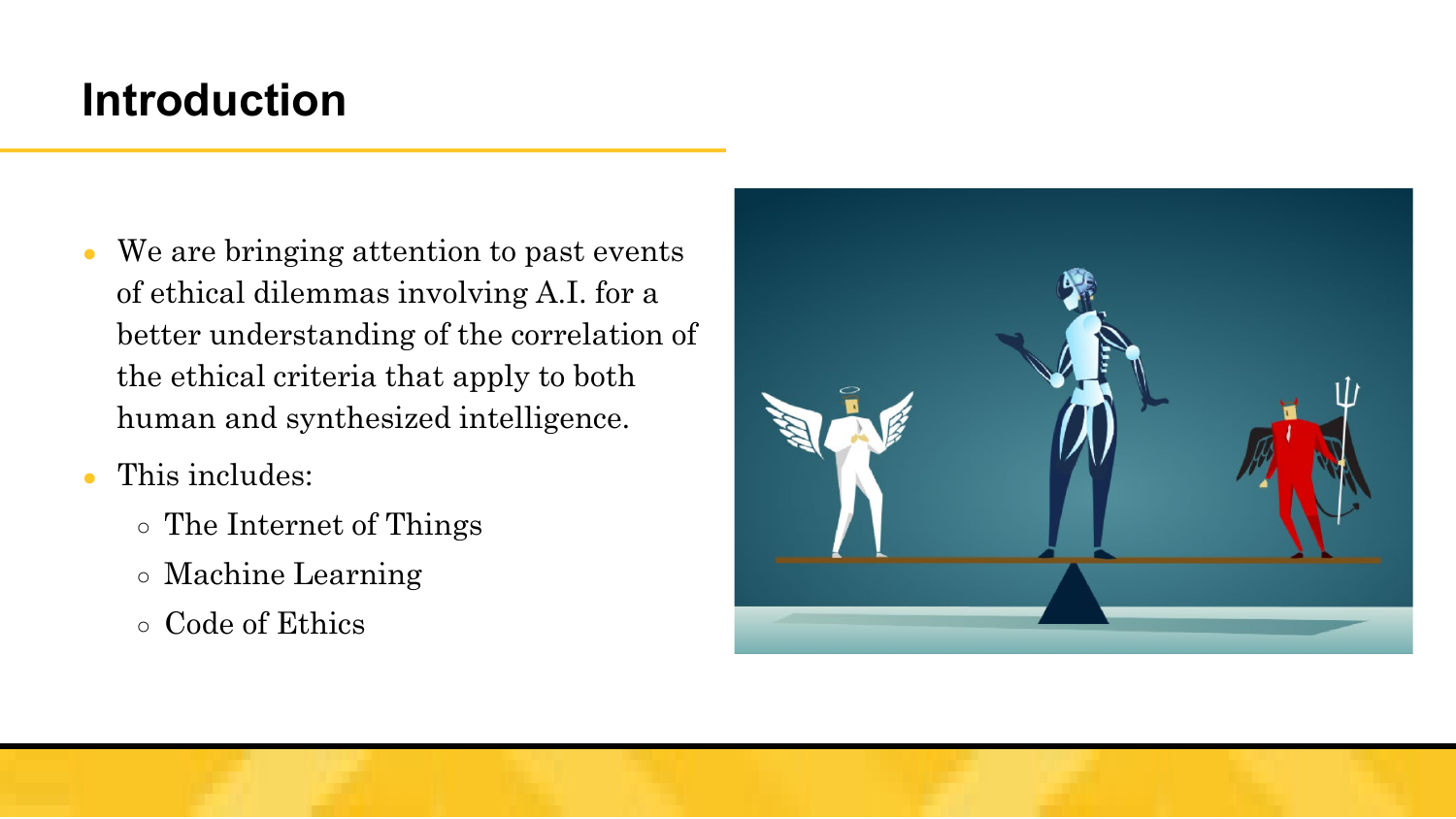### **Concise Literature Review**

- ACM Code Of Ethics And Professional Conduct
	- General Ethical Principles
	- Professional Responsibilities
	- Compliance with the Code

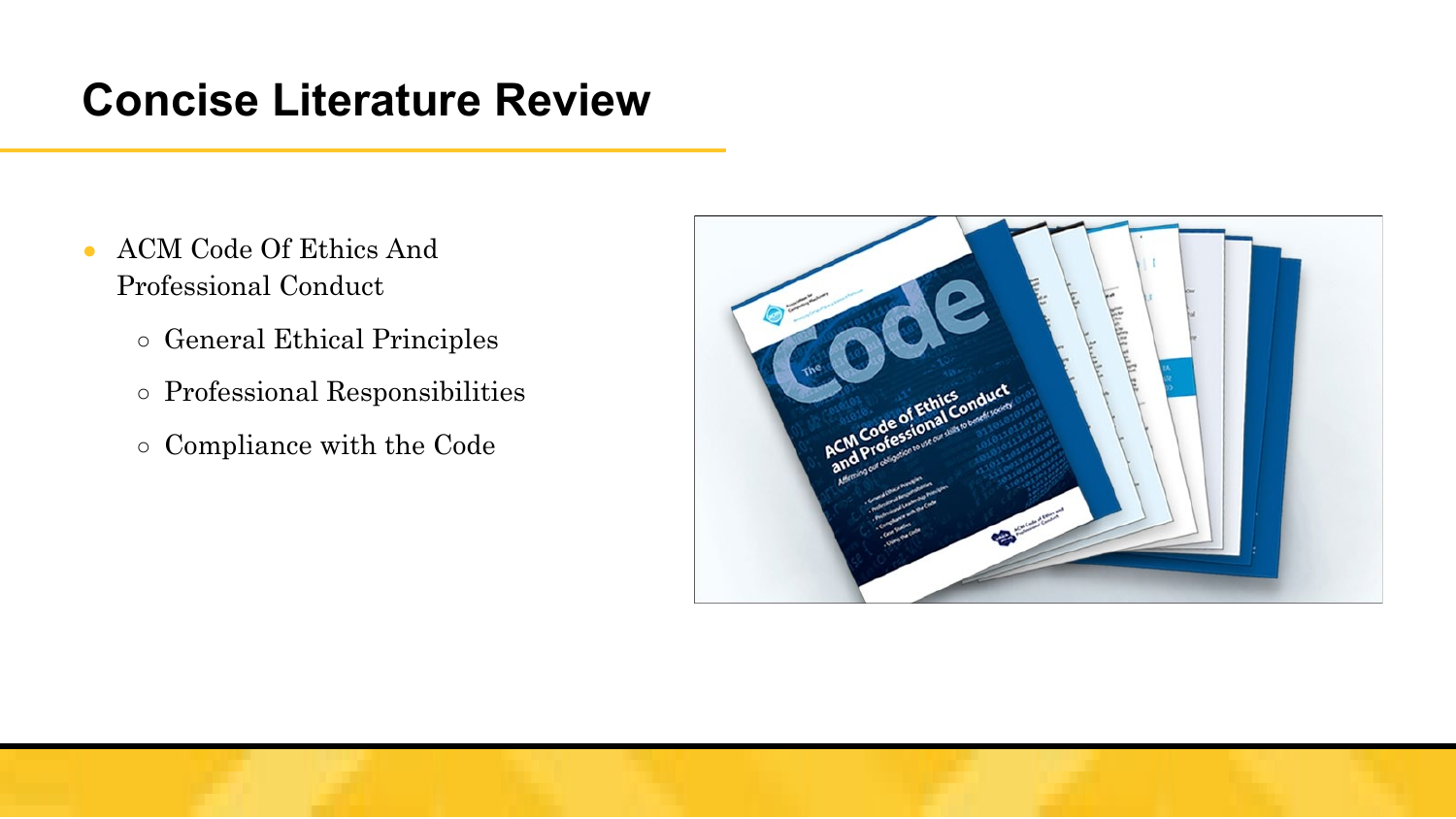### **Concise Literature Review**

- Face/Off: "DeepFake" Face Swaps and Privacy Laws
	- Explains what "Deepfake" is and how harmful it can be on the average modern person
	- Legal Ramifications of Deepfaking



Figure1. Star Wars Rogue One, an actress, along with some CGI magic was used to recreate a young Carrie Fisher. The dots helped map her face accurately. This is not DeepFakes, but this is the sort of thing DeepFakes lets you do without any skill. (Oberoi, G. 2019)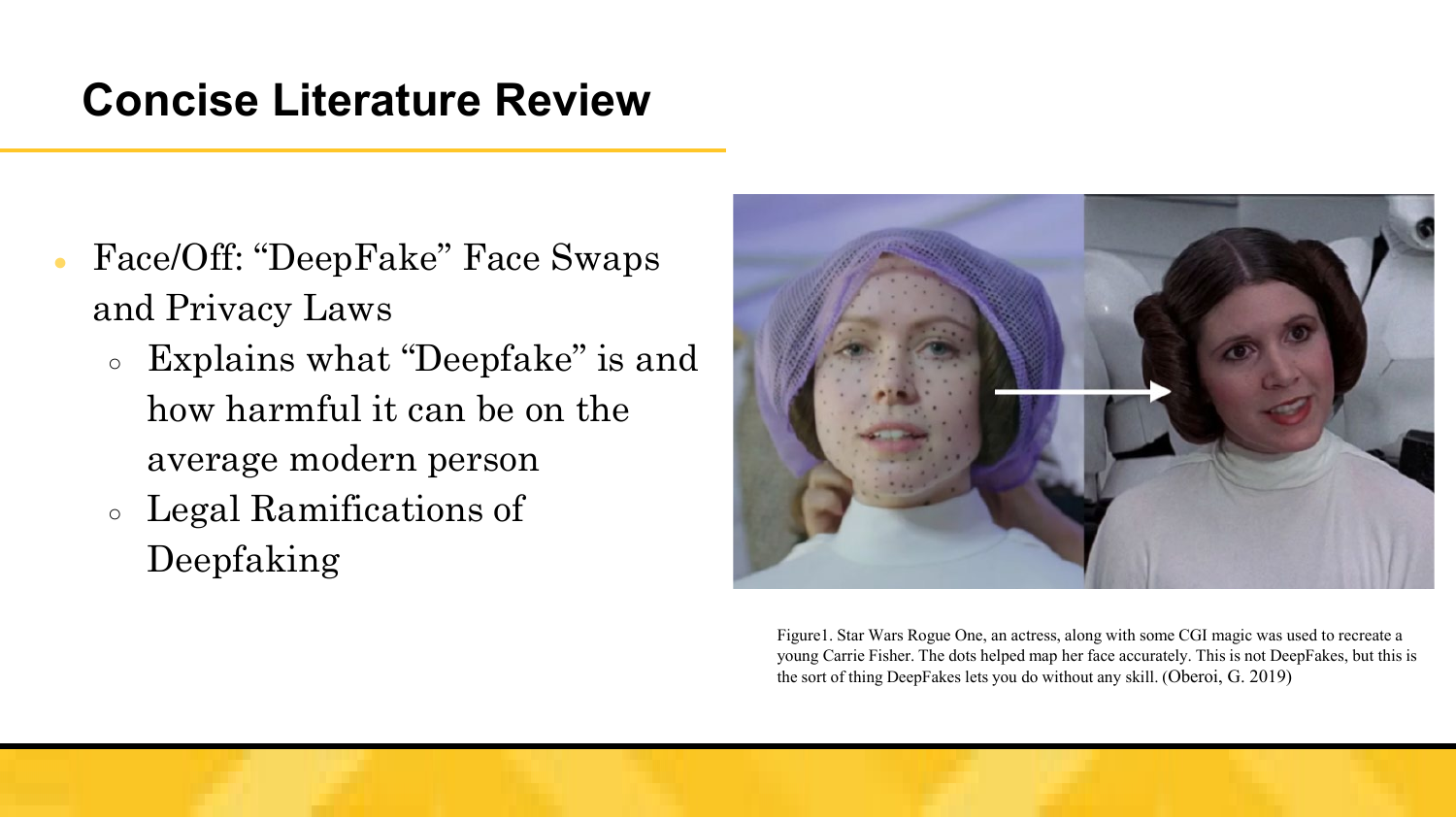- The Ethics of Artificial Intelligence:
	- <sup>o</sup> Who is writing the code?
	- <sup>o</sup> How will it be implemented?
	- <sup>o</sup> How is someone supposed to create an ethical algorithm that would make the machine more ethical than its creator?
	- <sup>o</sup> What standards are both the creator and his creation being held too?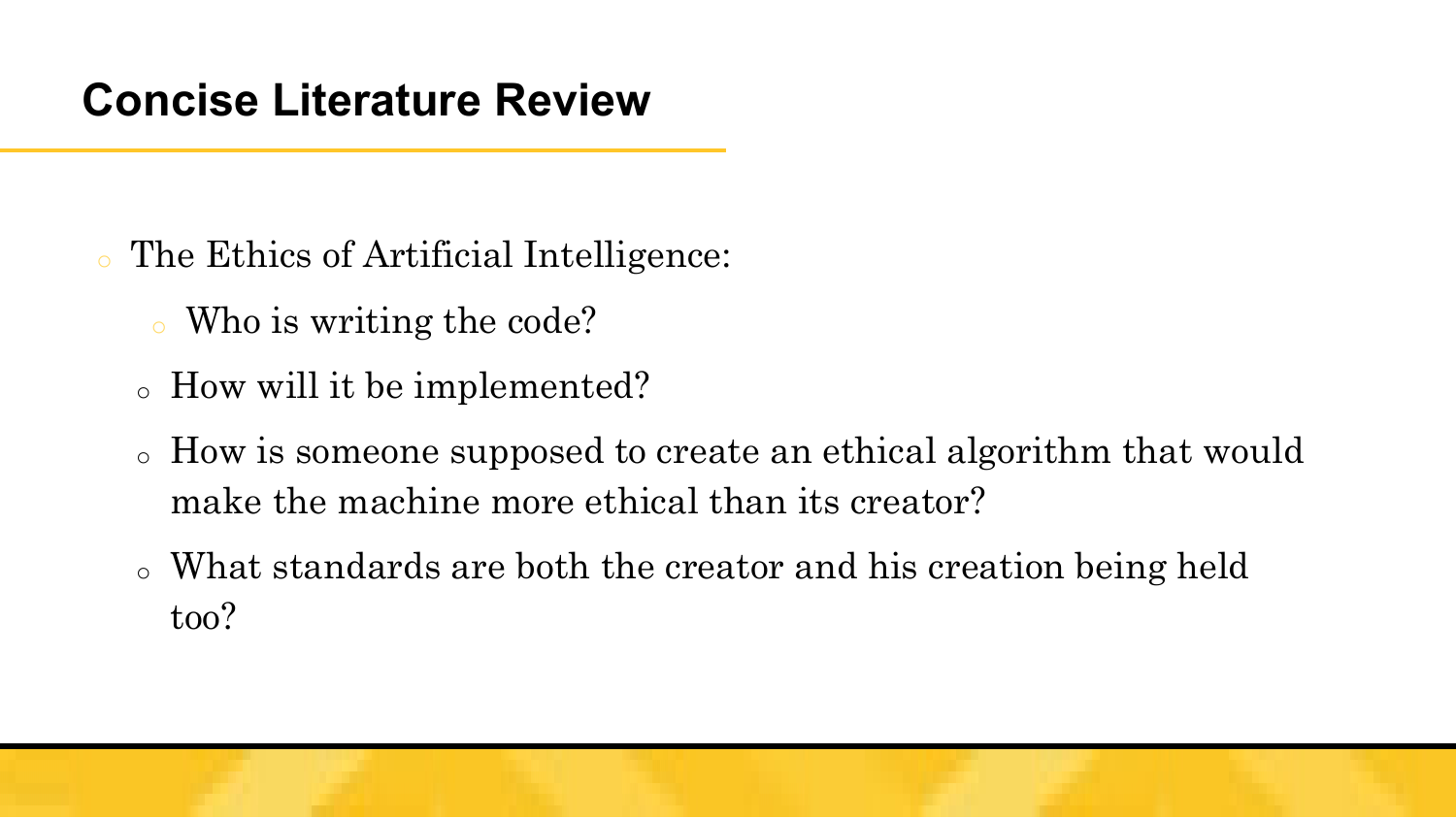### **Concise Literature Review**

- A Challenge for Machine Ethics
	- addresses the reality of robotics being integrated into modern society
	- the consequences of that reality
	- the moral standard the machines and the creators would be held too



Machine learning is the study of computer algorithms that allow computer programs to automatically improve through experience.

 $\sim$  Tom Mitchell, Machine Learning, McGraw Hill, 1997

> **Carnegie Mellon University** Machine Learning

Figure 3. Tom Mitchell on machine learning. (Iriondo, R., 2018).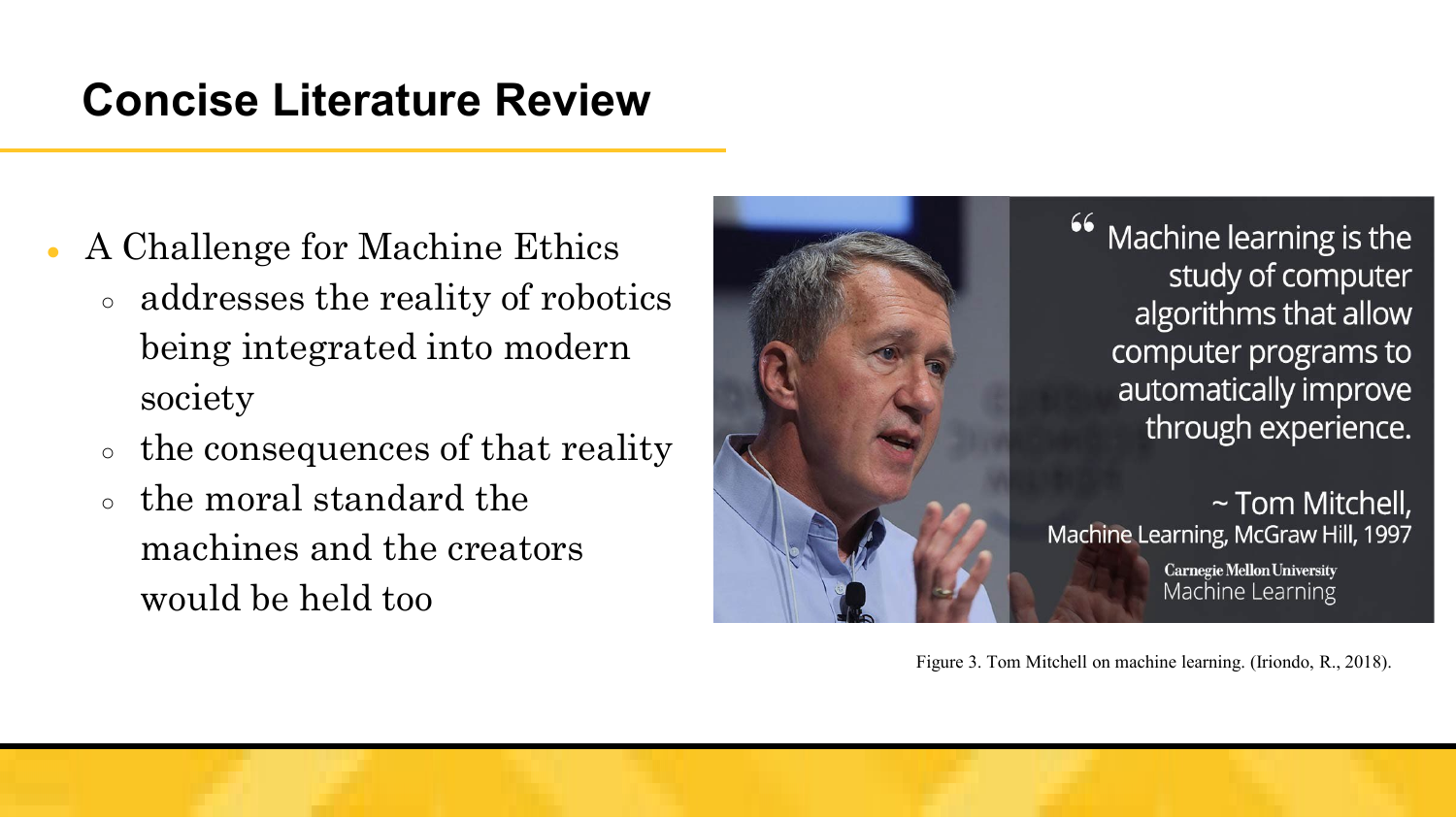# **Data Analysis**

The internet holds an unfathomable amount of information

So much so that the risks and dangers expressed in our results barely scratch the surface

For an in-depth reference we will be comparing data in the "Internet of Things"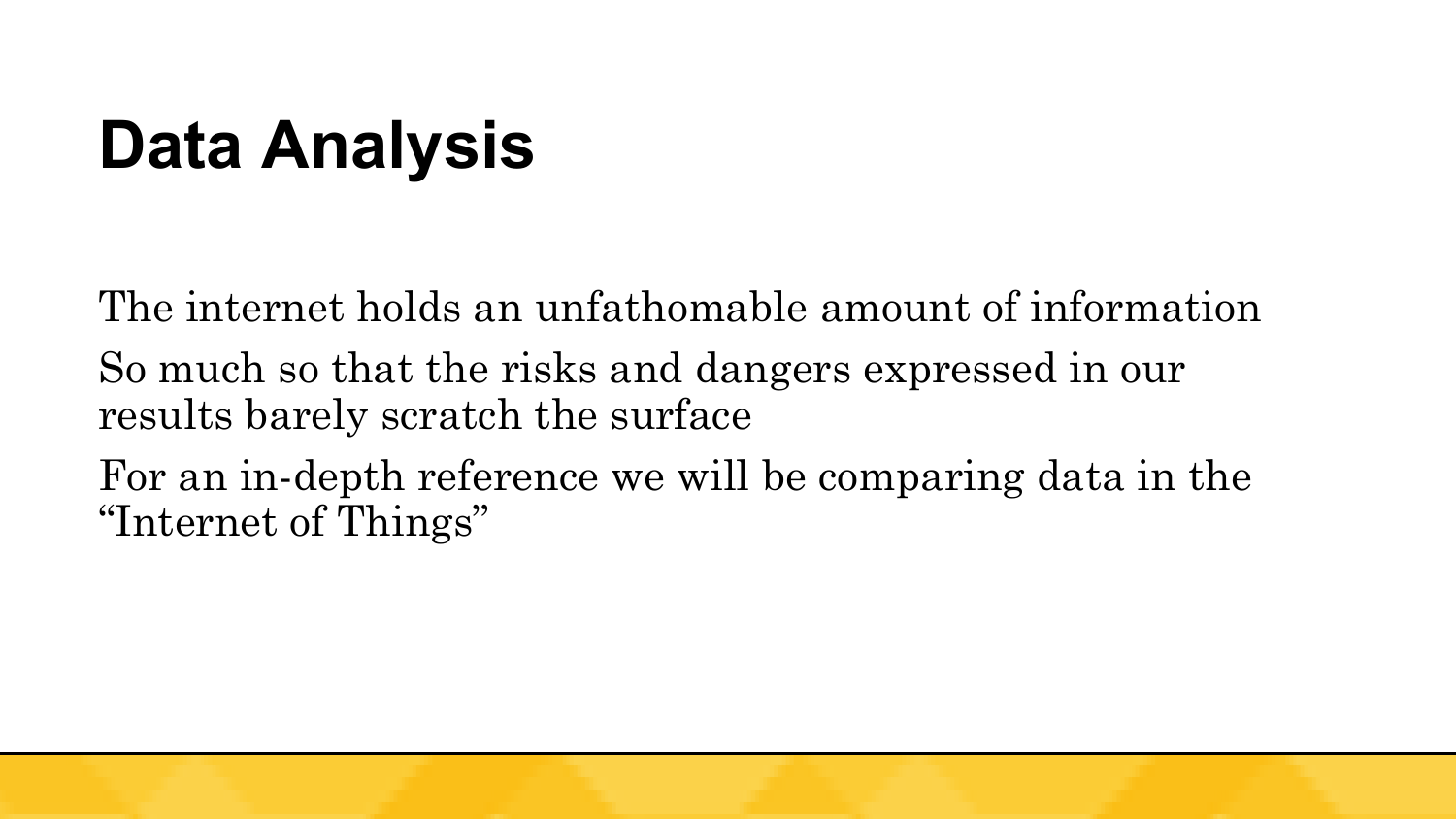- While the current leader in technology safety is RFID
- Comparing it to its predecessor the Wireless Sensor Network (WSN) we can see:
	- Improved security layer features
	- Larger IP packet spaces
	- Cheaper cost & production

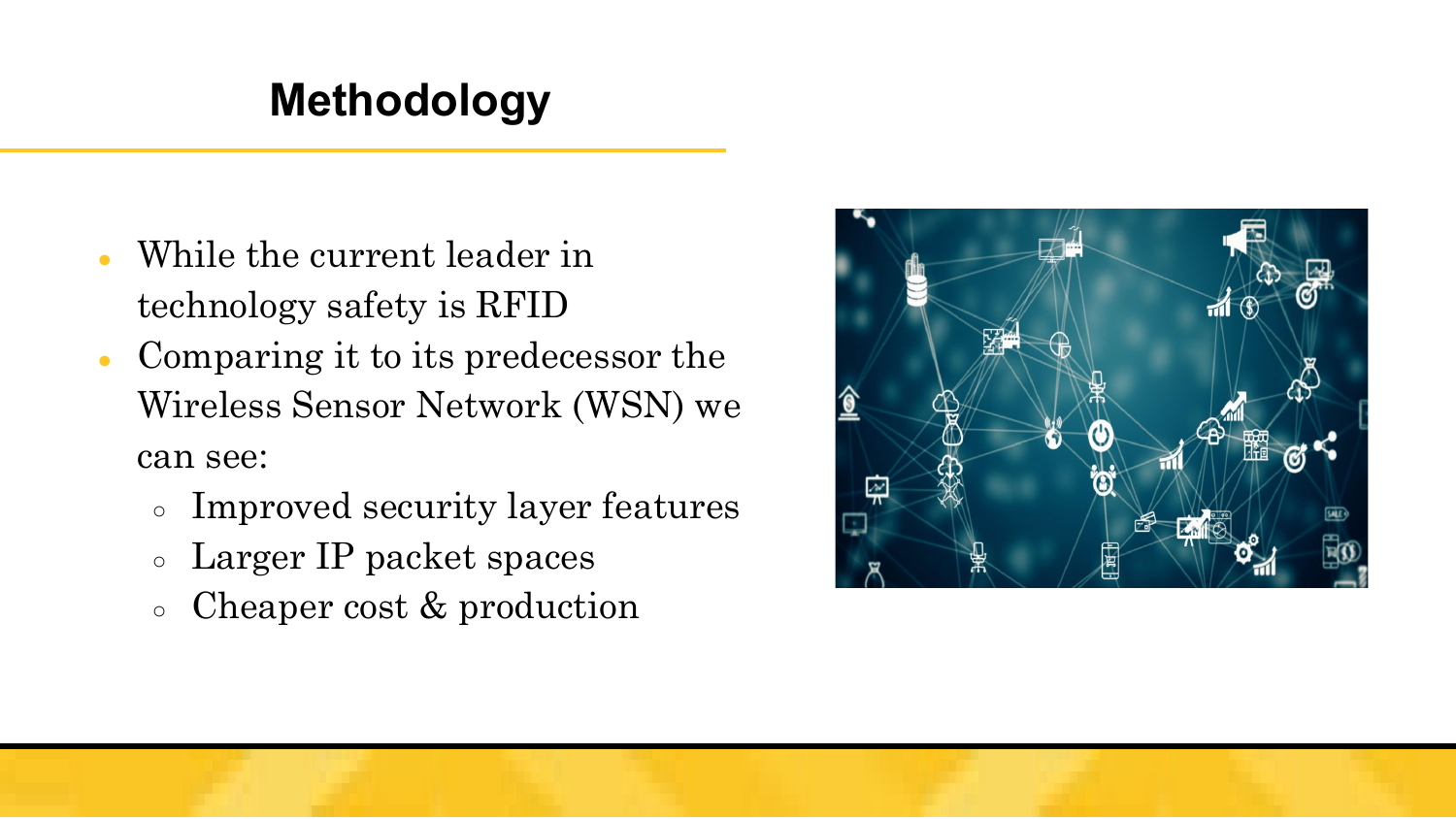- Fortunately, new exciting prospects are also in competition with RFID systems
	- Machine-to-Machine (M2M) systems
	- It's supposed to develop and maintain faster into an architecture for all sensor network integration and existing M2M systems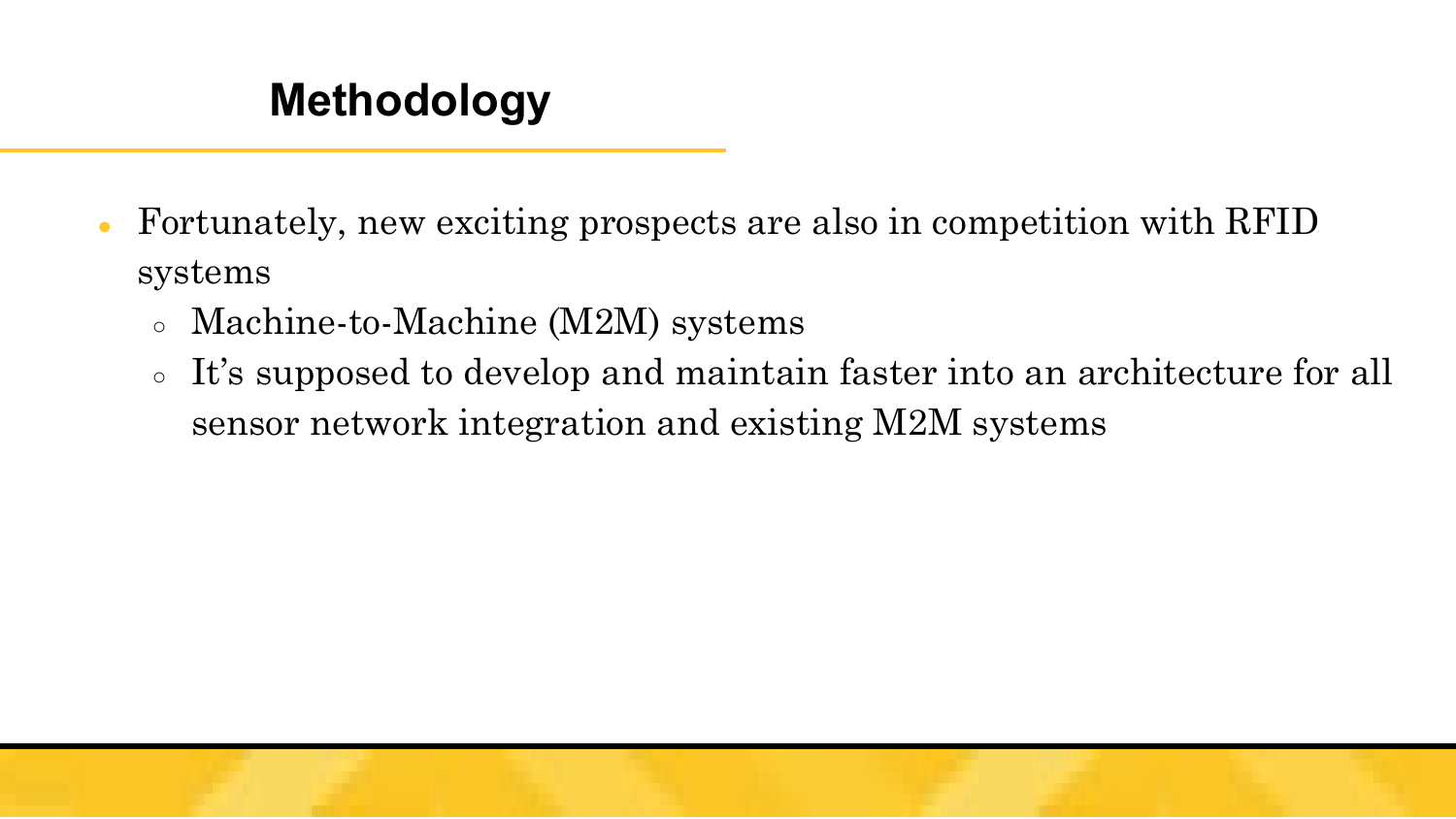Medical Field

- The AI implementation in the medical field and the ethical concerns involved seem to be an ongoing debate.
- Cross referencing sources of AI implementation research we see:
	- That the advancements of AI hasn't changed much in the past 10 years
	- The trustworthiness of these systems and how information is handled is a pressing issue

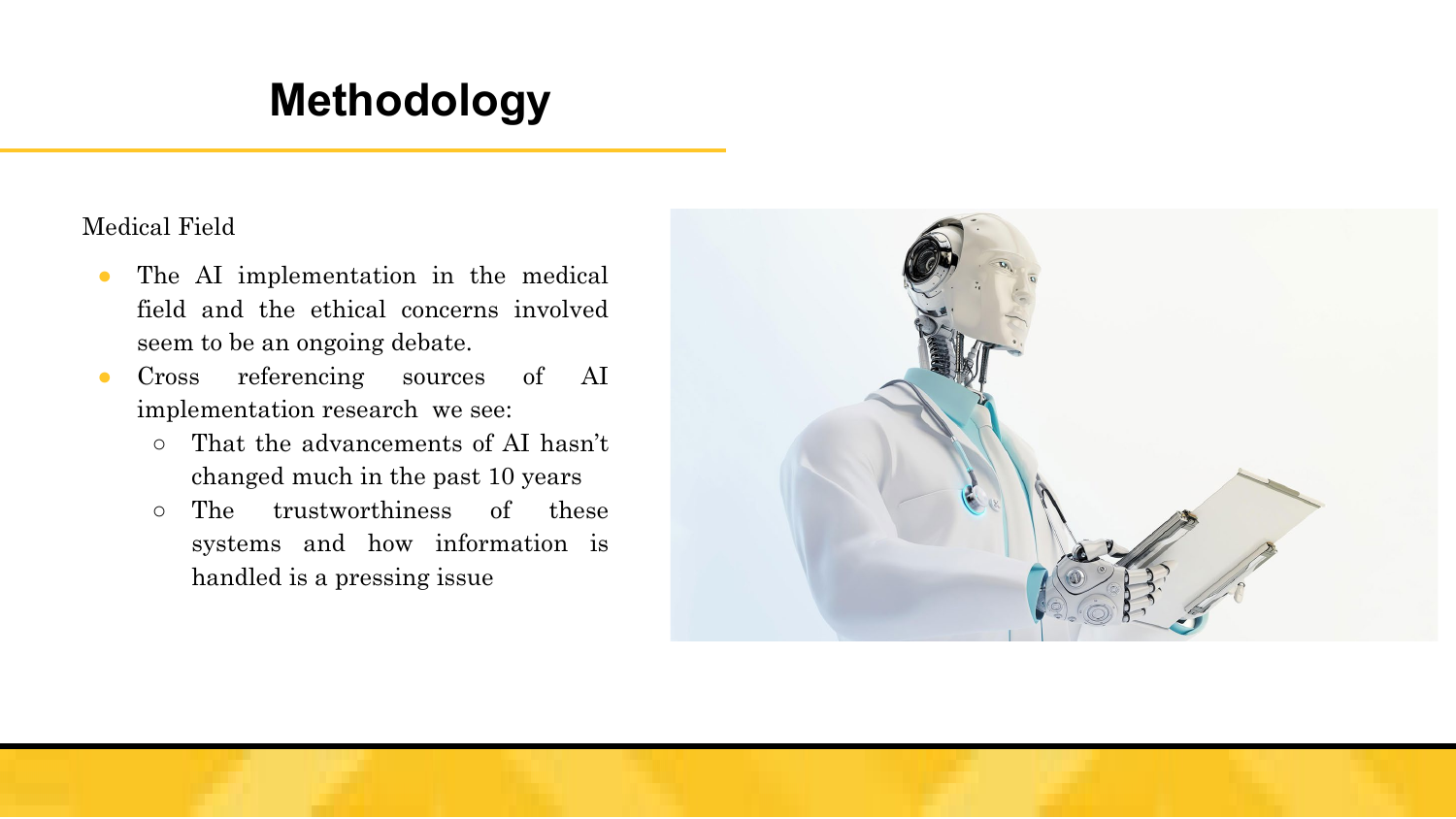Medical Field

- Despite the concerns, some medical facilities already have implemented and use AI systems
- The primary focus of research and intended use for these systems are:
	- Cancer Diagnosis
	- Nervous system Disease
	- Cardiovascular Disease
	- Kidney Disease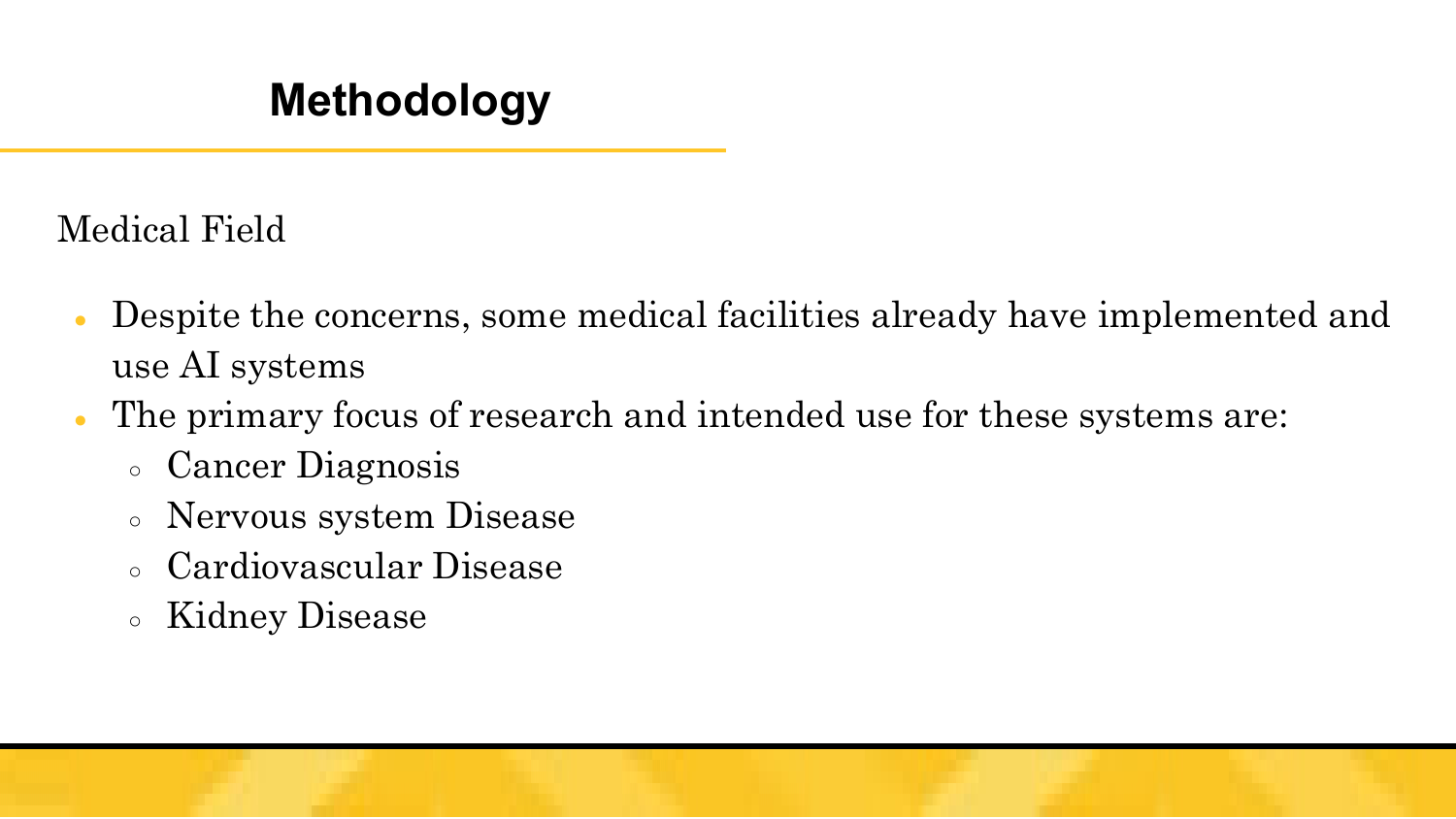

#### **Table 1**

The leading 10 disease types considered in the artificial intelligence (AI) literature. The first vocabularies in the disease names are displayed. (Jiang F, Jiang Y, Zhi H, et al, 2017).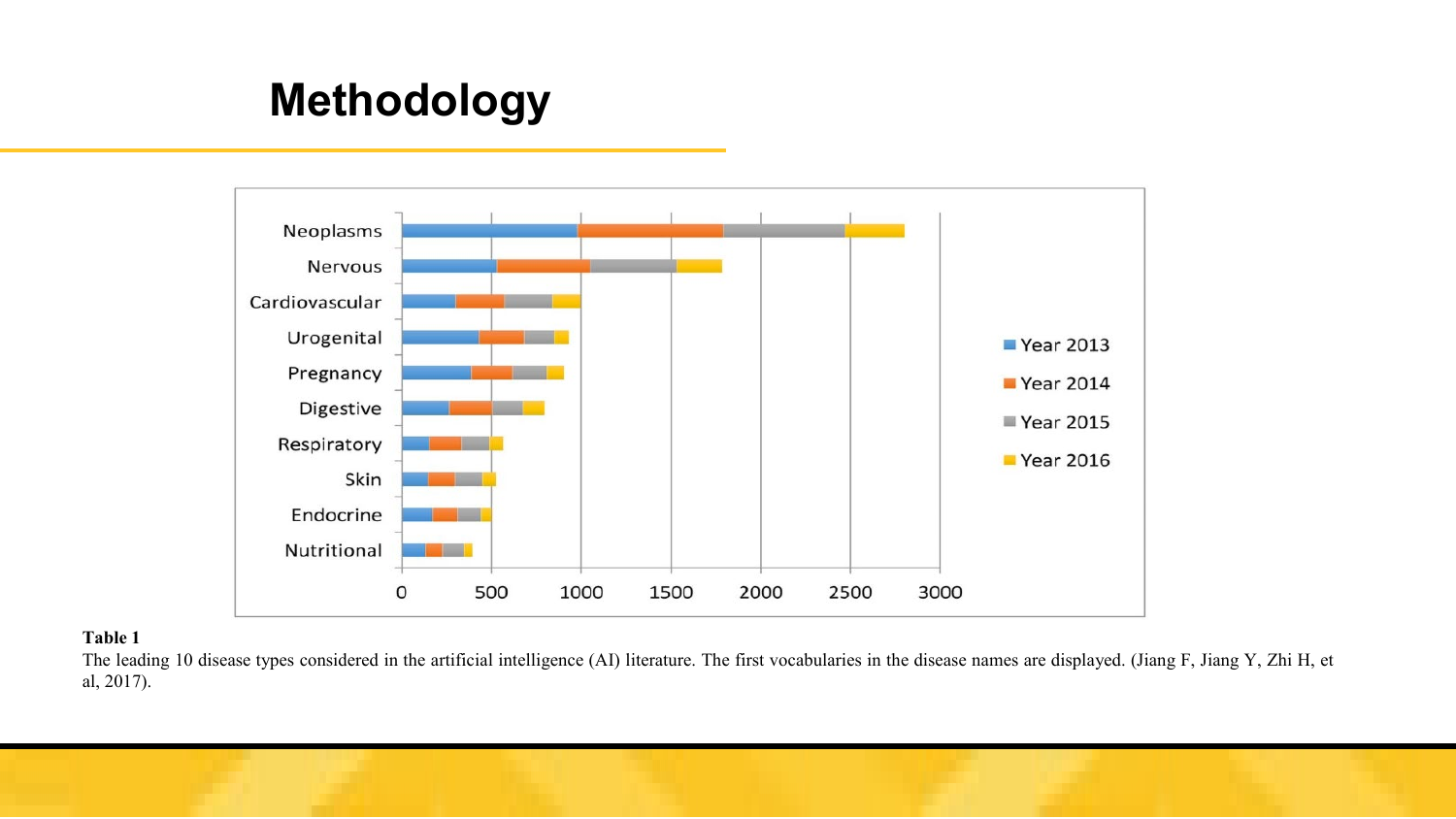Internet of Things

- We can look at the progress of security with RFID:
	- They offer the greatest amount of security while having the fewest number of issues
	- However, improvements are constantly being made as time passes
	- Will soon become obsolete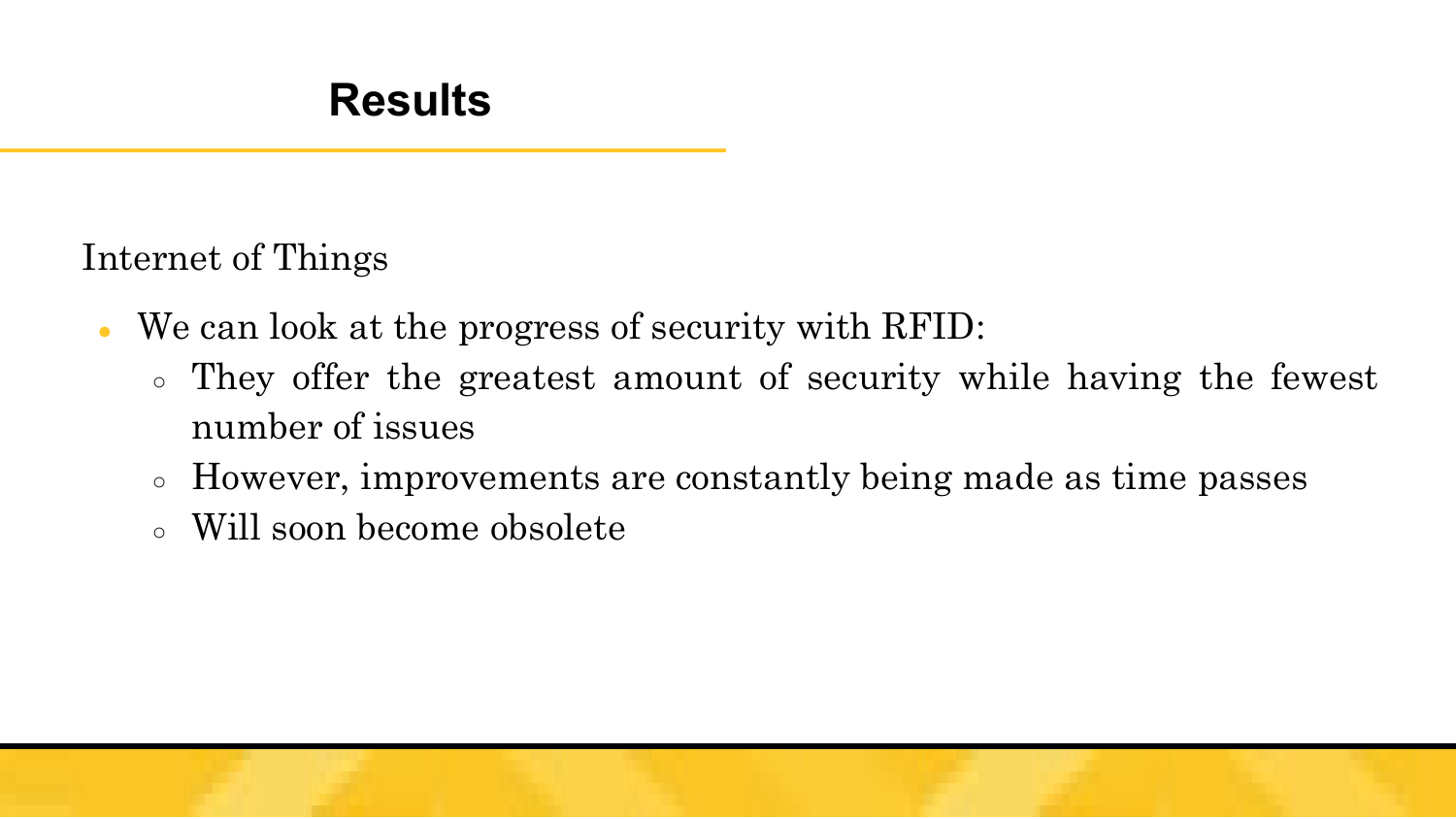Medical Bias

- We see the idea of implementing AI systems in medicine:
	- Still being tested
	- It's hypothesized to be incredibly advantageous
	- However, the potential to be exploited is great

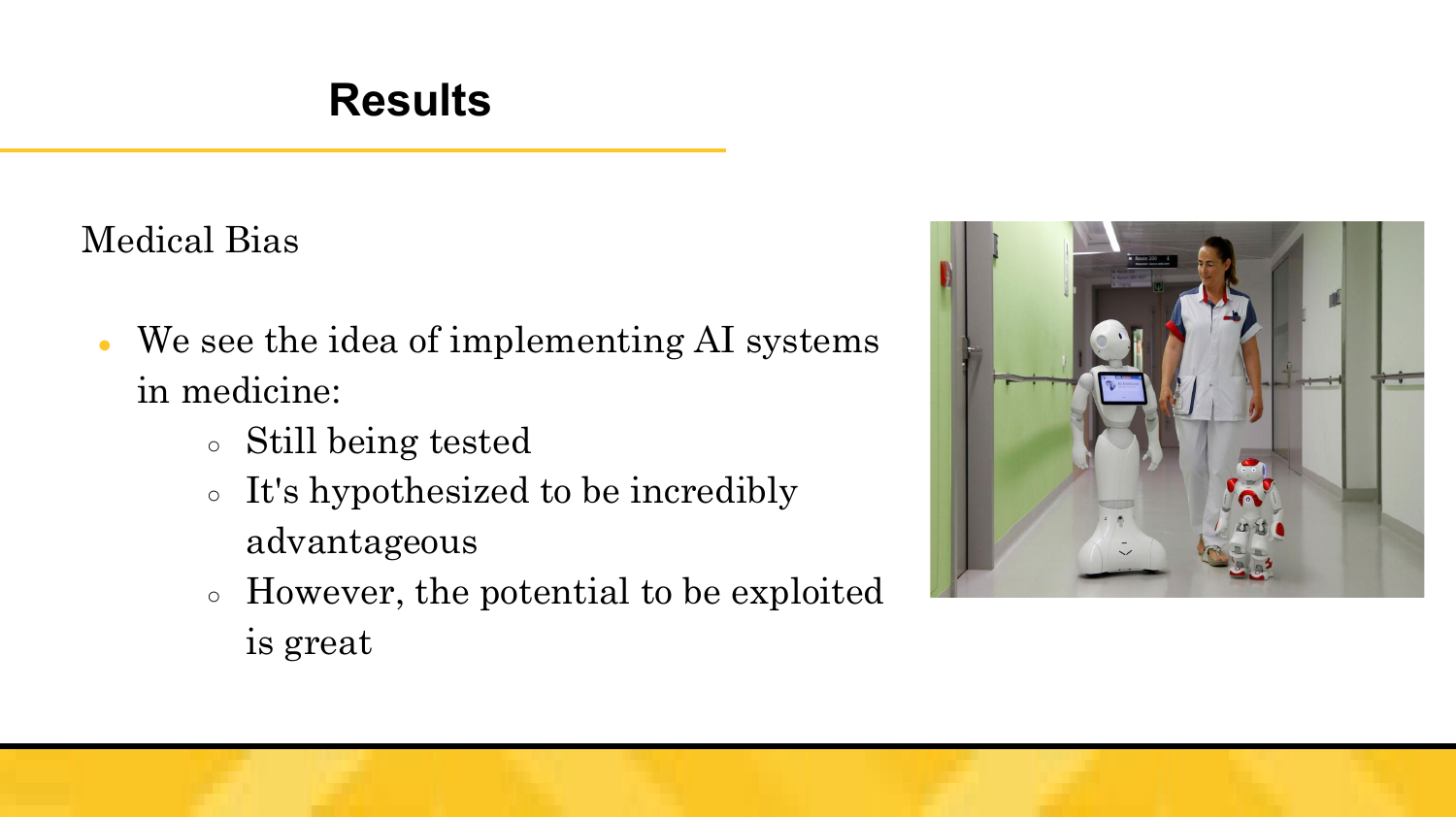Medical Bias

- Private companies manufacturing these new technologies are likely to:
	- Sell these systems at an inflated price
	- Cut corners to save on cost
	- Control the market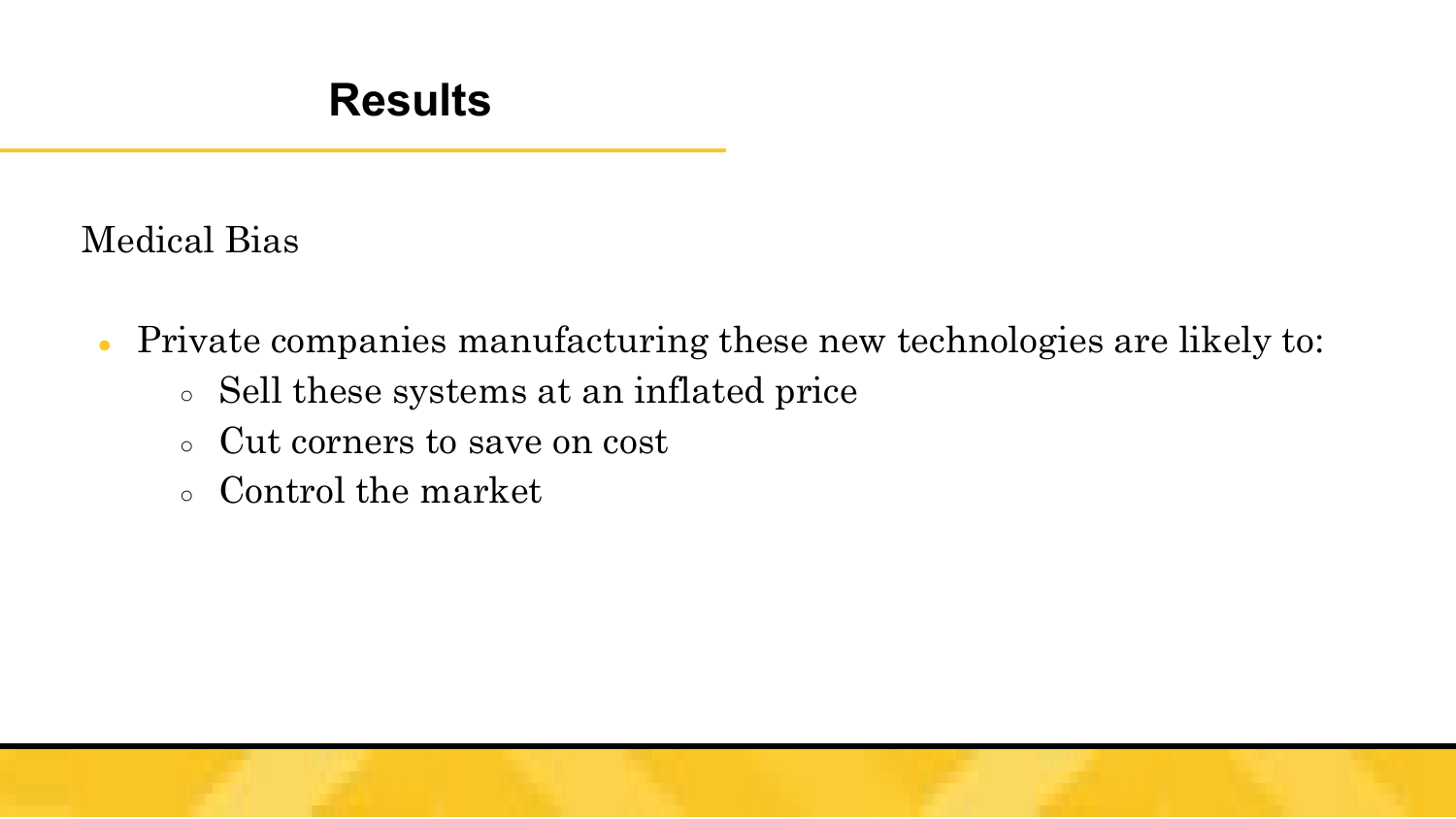### Medical Bias

- The possible outcome for this exploitation:
	- The increase cost for medical assistance
	- Systems would have access to patient data
	- Possible misuse of personal information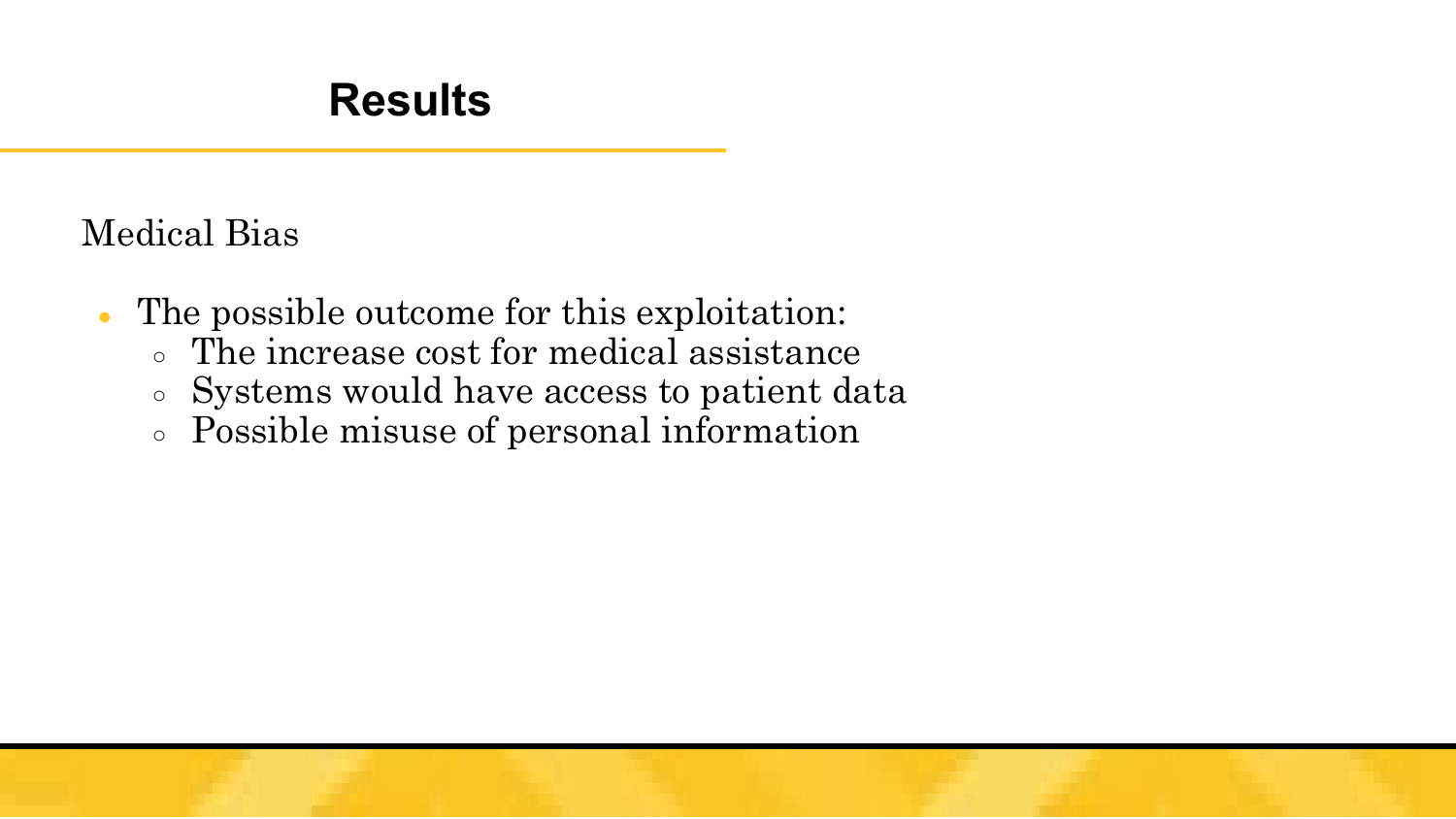### **Extended Resources**

• A TED TALK that goes over issues in cyber security/Hacking



• [https://www.ted.com/talks/ken\\_munro\\_internet\\_of\\_things\\_security](https://www.ted.com/talks/ken_munro_internet_of_things_security)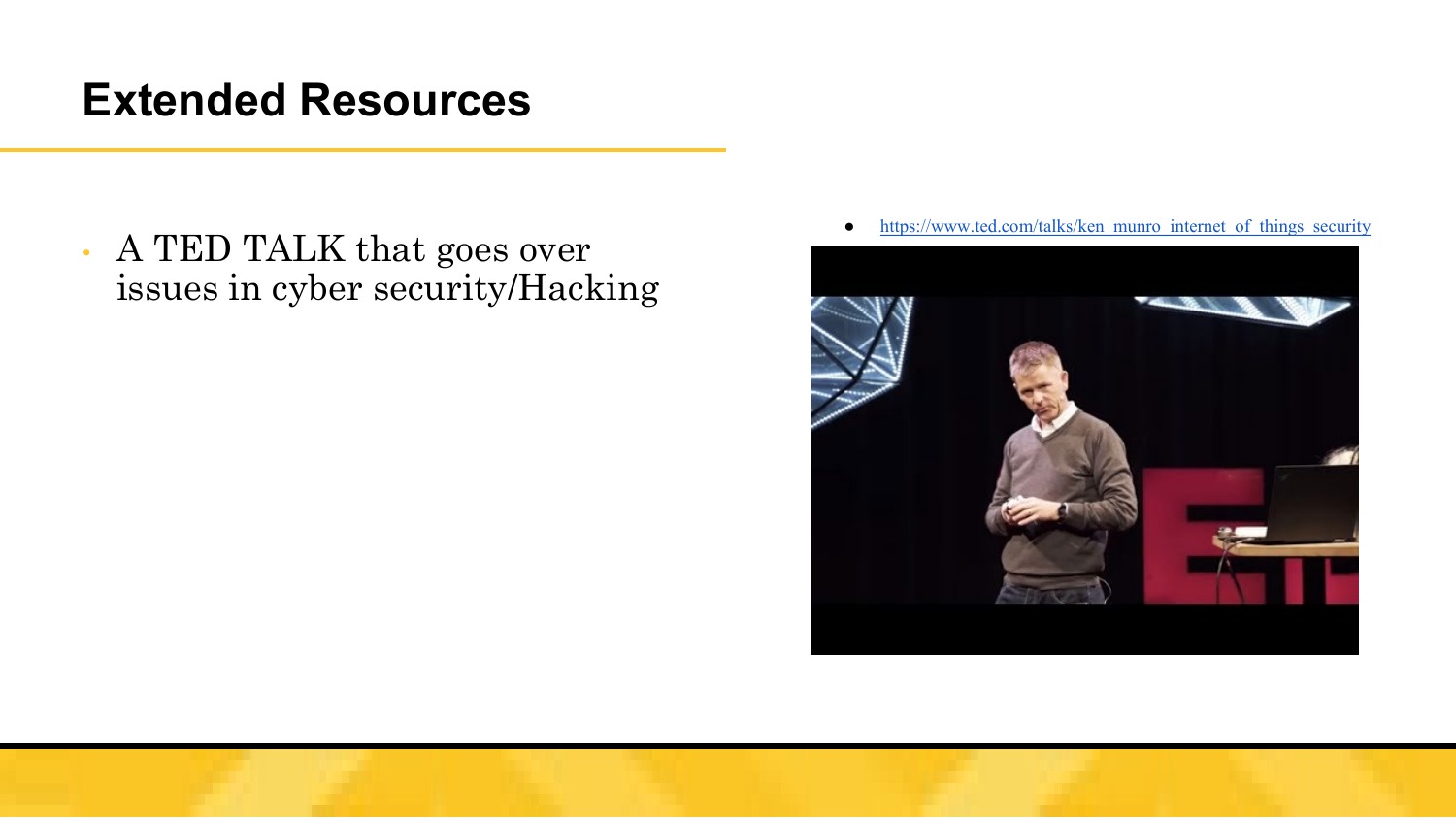### **Extended Resources**

- A TED TALK, discussing the advancements being made with autonomous systems and investments being poured into AI research and development.
- [https://www.youtube.com/watch?v=3oE88\\_6jAwc&t=296s](https://www.youtube.com/watch?v=3oE88_6jAwc&t=296s)